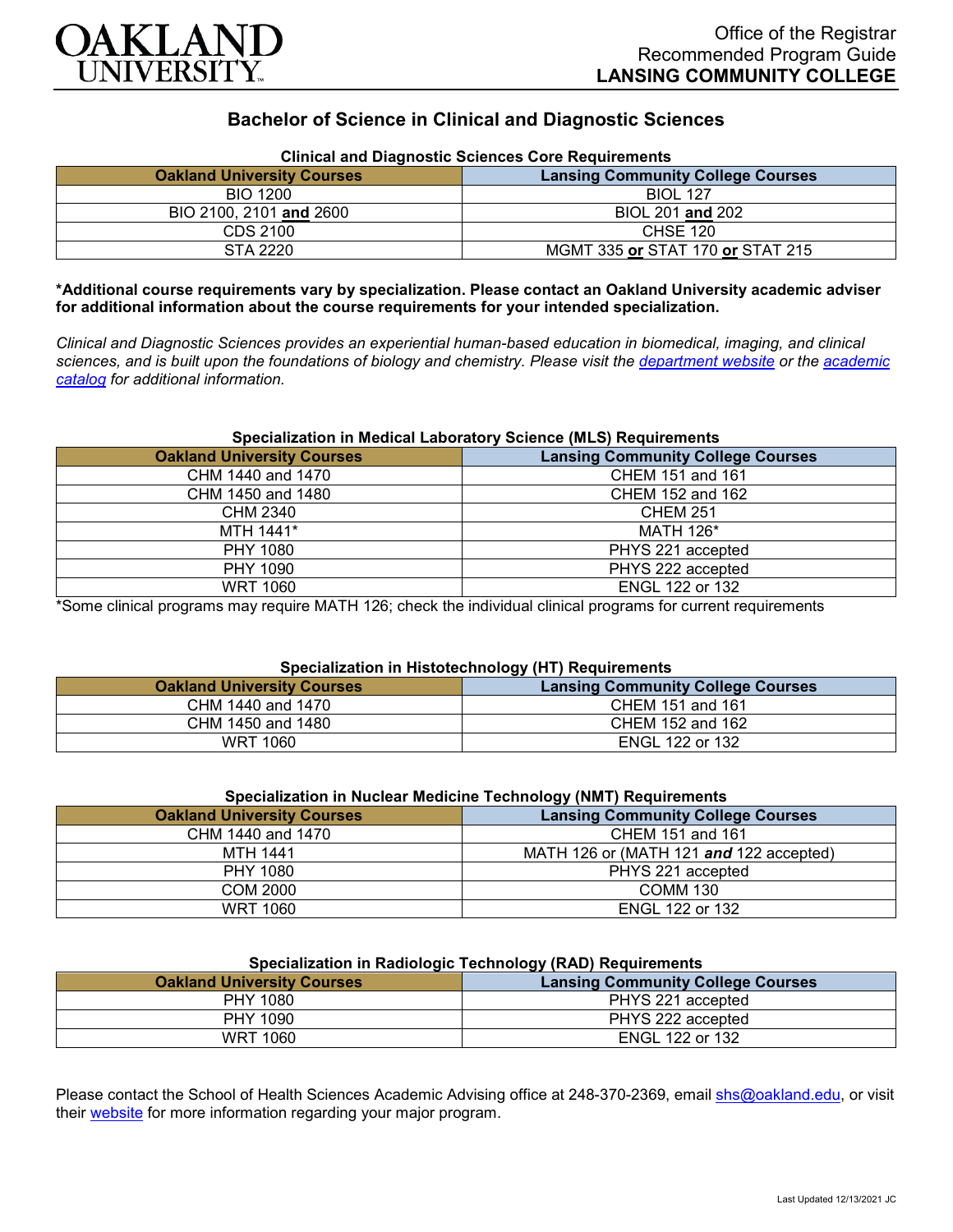

# **Bachelor of Science in Clinical and Diagnostic Sciences**

| <b>Clinical and Diagnostic Sciences Core Requirements</b> |                                          |
|-----------------------------------------------------------|------------------------------------------|
| <b>Oakland University Courses</b>                         | <b>Lansing Community College Courses</b> |
| <b>BIO 1200</b>                                           | <b>BIOL 127</b>                          |
| BIO 2100, 2101 and 2600                                   | BIOL 201 and 202                         |
| CDS 2100                                                  | <b>CHSE 120</b>                          |
| STA 2220                                                  | MGMT 335 or STAT 170 or STAT 215         |

**\*Additional course requirements vary by specialization. Please contact an Oakland University academic adviser for additional information about the course requirements for your intended specialization.**

*Clinical and Diagnostic Sciences provides an experiential human-based education in biomedical, imaging, and clinical sciences, and is built upon the foundations of biology and chemistry. Please visit the [department website](https://www.oakland.edu/shs/clinical-and-diagnostic-sciences/) or the [academic](http://catalog.oakland.edu/preview_program.php?catoid=53&poid=8663)  [catalog](http://catalog.oakland.edu/preview_program.php?catoid=53&poid=8663) for additional information.*

# **Specialization in Pre-Clinical Professions (Medicine, Dentistry, Optometry, Veterinary Medicine) Requirements**

| <b>Oakland University Courses</b>               | <b>Lansing Community College Courses</b>                                      |
|-------------------------------------------------|-------------------------------------------------------------------------------|
| CHM 1440 and 1470                               | CHEM 151 and 161                                                              |
| CHM 1450 and 1480                               | CHEM 152 and 162                                                              |
| <b>CHM 2340</b>                                 | <b>CHEM 251</b>                                                               |
| CHM 2350                                        | <b>CHEM 252</b>                                                               |
| CHM 2370                                        | <b>CHEM 272</b>                                                               |
| PHY 1010 and 1100                               | <b>PHYS 221</b>                                                               |
| PHY 1020 and 1110                               | <b>PHYS 222</b>                                                               |
| WRT 1060                                        | ENGL 122 or 132                                                               |
| Elective Credits (more options available at OU) | (ENGL 121 or 131); MATH 126; MATH 151; PFHW 123;<br><b>PFKN 200; PSYC 205</b> |

#### **Specialization in Pre-Pharmacy Requirements**

| <b>Oakland University Courses</b> | <b>Lansing Community College Courses</b> |
|-----------------------------------|------------------------------------------|
| CHM 1440 and 1470                 | CHEM 151 and 161                         |
| CHM 1450 and 1480                 | CHEM 152 and 162                         |
| CHM 2340                          | <b>CHEM 251</b>                          |
| <b>CHM 2350</b>                   | <b>CHEM 252</b>                          |
| CHM 2370                          | <b>CHEM 272</b>                          |
| MTH 1554                          | <b>MATH 151</b>                          |
| PHY 1010 and 1100                 | <b>PHYS 221</b>                          |
| <b>WRT 1060</b>                   | <b>ENGL 122 or 132</b>                   |

# **Specialization in Pre-Physician Assistant Requirements**

| <b>Oakland University Courses</b> | <b>Lansing Community College Courses</b>    |
|-----------------------------------|---------------------------------------------|
| <b>BIO 1201</b>                   | Satisfied by completing (BIO 1530 and 1560) |
| CHM 1440 and 1470                 | CHEM 151 and 161                            |
| CHM 1450 and 1480                 | CHEM 152 and 162                            |
| CHM 2340                          | <b>CHEM 251</b>                             |
| NTR 2500                          | <b>PFHW 123</b>                             |
| PHY 1010 and 1100                 | <b>PHYS 221</b>                             |
| <b>PSY 1000</b>                   | <b>PSYC 200</b>                             |
| <b>PSY 2250</b>                   | <b>PSYC 205</b>                             |
| <b>WRT 1060</b>                   | <b>ENGL 122 or 132</b>                      |

Please contact the School of Health Sciences Academic Advising office at 248-370-2369, email [shs@oakland.edu,](mailto:shs@oakland.edu) or visit their [website](http://www.oakland.edu/shs/advising) for more information regarding your major program.